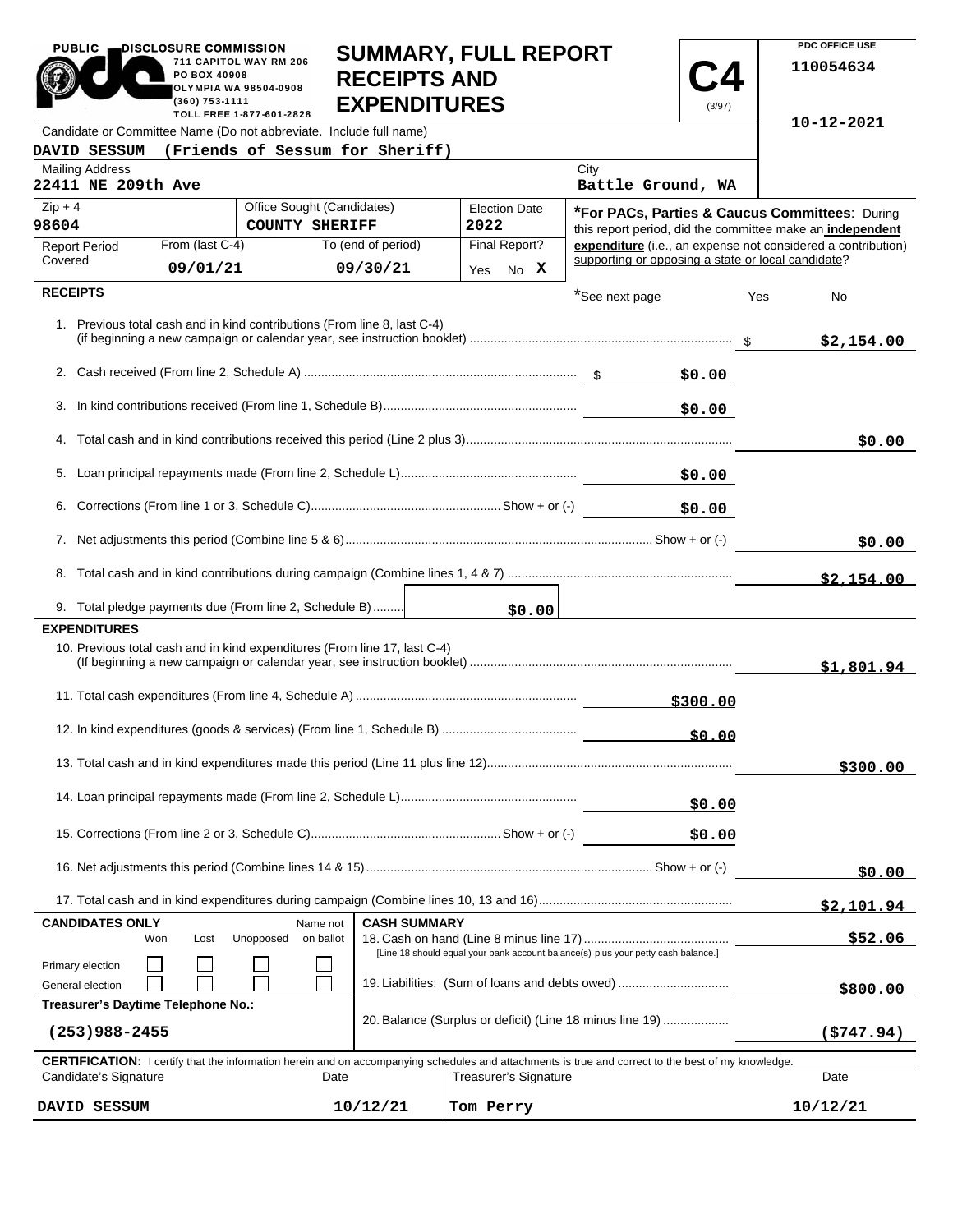## **CASH RECEIPTS AND EXPENDITURE**



Candidate or Committee Name (Do not abbreviate. Use full name.)

| DAVID SESSUM (Friends of Sessum for Sheriff) |          |                 |                                                                                                                             |                 | 09/01/21                   | 09/30/21       |
|----------------------------------------------|----------|-----------------|-----------------------------------------------------------------------------------------------------------------------------|-----------------|----------------------------|----------------|
|                                              |          |                 | 1. CASH RECEIPTS (Contributions) which have been reported on C3. List each deposit made since last C4 report was submitted. |                 |                            |                |
| Date of deposit                              | Amount I | Date of deposit | Amount                                                                                                                      | Date of deposit | Amount                     | Total deposits |
|                                              |          |                 |                                                                                                                             |                 |                            |                |
|                                              |          |                 |                                                                                                                             |                 |                            |                |
|                                              |          |                 |                                                                                                                             |                 |                            |                |
|                                              |          |                 |                                                                                                                             |                 |                            |                |
| TOTAL CASH RECEIPTS                          |          |                 |                                                                                                                             |                 | Enter also on line 2 of C4 | \$0.00         |

**CODES FOR CLASSIFYING EXPENDITURES**: If one of the following codes is used to describe an expenditure, no other description is generally needed. The exceptions are:

- 1) If expenditures are in-kind or earmarked contributions to a candidate or committee or independent expenditures that benefit a candidate or committee, identify the candidate or committee in the Description block;
- 2) When reporting payments to vendors for travel expenses, identify the traveler and travel purpose in the Description block; and

3) If expenditures are made directly or indirectly to compensate a person or entity for soliciting signatures on a statewide initiative or referendum petition, use code "V" and provide the following information on an attached sheet: name and address of each person/entity compensated, amount paid each during the reporting period, and cumulative total paid all persons to date to gather signatures.

C - Contributions (monetary, in-kind & transfers)

CODE DEFINITIONS ON NEXT PAGE

- I Independent Expenditures L - Literature, Brochures, Printing
- B Broadcast Advertising (Radio, TV)
- N Newspaper and Periodical Advertising
- O Other Advertising (yard signs, buttons, etc.)
- 
- V Voter Signature Gathering
- P Postage, Mailing Permits
- S Surveys and Polls
- F Fundraising Event Expenses
- T Travel, Accommodations, Meals
- 

Report Date

**2**

- M Management/Consulting Services W - Wages, Salaries, Benefits
- G General Operation and Overhead

- **3. EXPENDITURES**
	- a) Expenditures of \$50 or less, including those from petty cash, need not be itemized. Add up these expenditures and show the total in the amount column on the first line below..
	- b) Itemize each expenditure of more than \$50 by date paid, name and address of vendor, code/description, and amount.
	- c) For each payment to a candidate, campaign worker, PR firm, advertising agency or credit card company, attach a list of detailed expenses or copies of receipts/invoices supporting the payment.

| Date Paid | Vendor or Recipient<br>(Name and Address)                          | Code  | Purpose of Expense<br>and/or Description | Amount                 |
|-----------|--------------------------------------------------------------------|-------|------------------------------------------|------------------------|
| N/A       | Expenses of \$50 or less                                           | N/A   | N/A                                      |                        |
| 09/07/21  | CAMPAIGN COMPLIANCE SOLUTIONS<br>PO Box 1283<br>Puyallup, WA 98371 | $AL-$ | Compliance consulting                    | \$300.00               |
|           |                                                                    |       |                                          |                        |
|           |                                                                    |       |                                          |                        |
|           |                                                                    |       |                                          |                        |
|           |                                                                    |       |                                          |                        |
|           |                                                                    |       |                                          |                        |
|           |                                                                    |       | Total from attached pages                | $\mathbb{S}$<br>\$0.00 |

4. TOTAL CASH EXPENDITURES **EXAMPLE 2008** 2012 12:00 THE RISP ON LINE 2012 12:00 THE RISP ON LINE 11 Of C4 \$